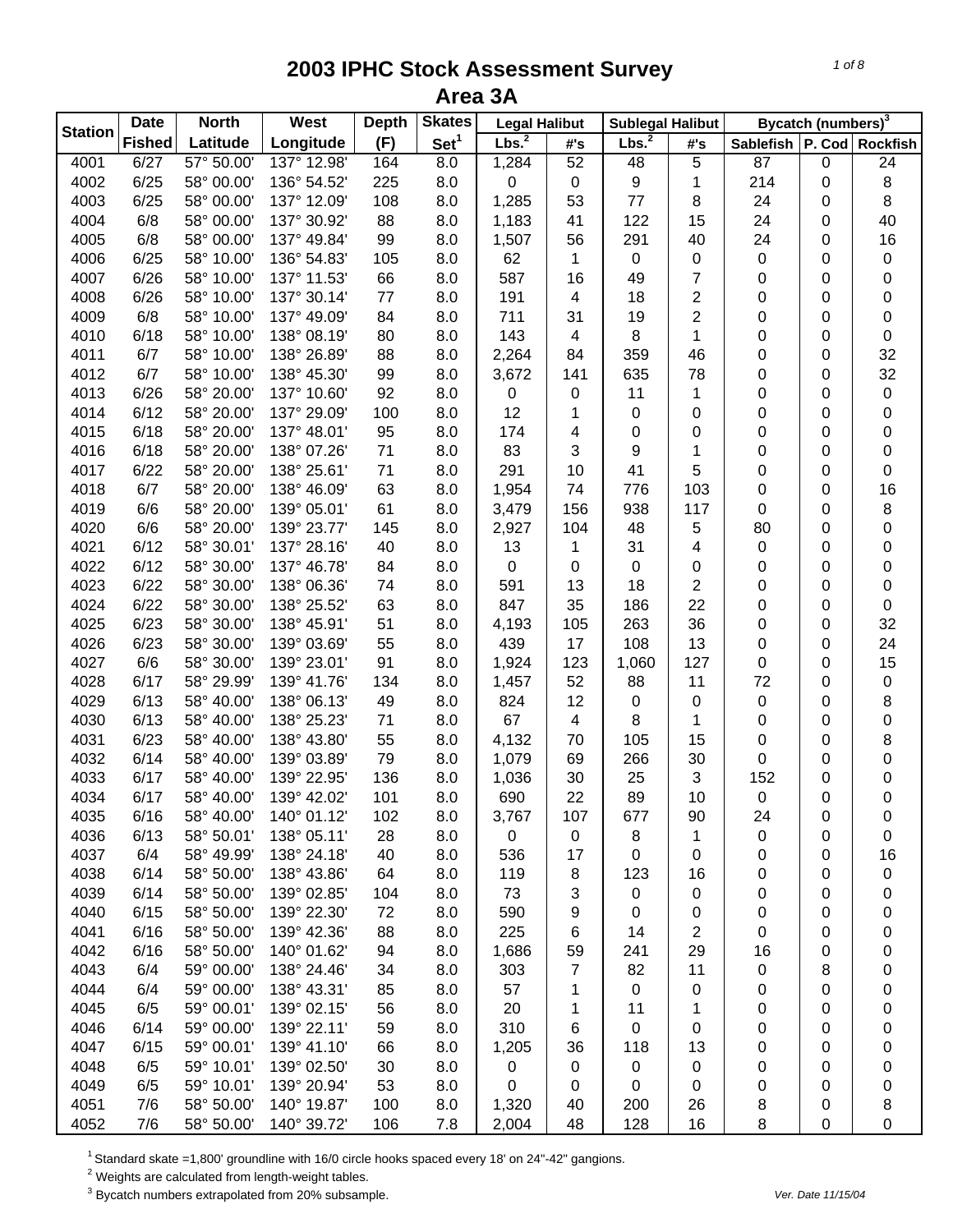| <b>Station</b> | <b>Date</b>      | <b>North</b>             | West        | <b>Depth</b> | <b>Skates</b>    | <b>Legal Halibut</b> |                | <b>Sublegal Halibut</b> |                         |                               | Bycatch (numbers) <sup>3</sup> |             |
|----------------|------------------|--------------------------|-------------|--------------|------------------|----------------------|----------------|-------------------------|-------------------------|-------------------------------|--------------------------------|-------------|
|                | <b>Fished</b>    | Latitude                 | Longitude   | (F)          | Set <sup>1</sup> | Lbs. <sup>2</sup>    | #'s            | Lbs. <sup>2</sup>       | #'s                     | Sablefish   P. Cod   Rockfish |                                |             |
| 4053           | $\overline{7/7}$ | 59° 00.00                | 140° 01.26' | 73           | 7.9              | 2,498                | 66             | 305                     | 37                      | 0                             | 0                              | 8           |
| 4054           | 7/7              | 59° 00.00'               | 140° 20.13' | 85           | 7.9              | 2,066                | 49             | 88                      | 12                      | 0                             | 0                              | 23          |
| 4055           | 7/6              | 59° 00.00'               | 140° 38.94' | 97           | 7.9              | 608                  | 28             | 260                     | 32                      | 0                             | 0                              | 8           |
| 4056           | 7/5              | 59° 00.00'               | 140° 59.04' | 105          | 8.1              | 3,162                | 91             | 550                     | 72                      | 24                            | 0                              | 0           |
| 4057           | 7/9              | 59° 10.00'               | 139° 40.94' | 70           | 8.0              | 589                  | 21             | 181                     | 21                      | 0                             | 0                              | 0           |
| 4058           | 7/7              | 59° 10.00'               | 140° 00.05' | 63           | 8.0              | 2,731                | 72             | 672                     | 98                      | 0                             | 0                              | 0           |
| 4059           | 7/8              | 59° 10.00'               | 140° 19.79' | 70           | 7.9              | 1,390                | 35             | 303                     | 44                      | 0                             | 0                              | 0           |
| 4060           | 7/8              | 59° 10.00'               | 140° 39.10' | 81           | 8.0              | 463                  | 18             | 363                     | 46                      | 0                             | 0                              | 0           |
| 4061           | 7/5              | 59° 10.00'               | 140° 59.02' | 99           | 8.0              | 985                  | 32             | 193                     | 23                      | 0                             | 0                              | 0           |
| 4062           | 7/5              | 59° 10.00'               | 141° 17.93' | 186          | 8.0              | 424                  | 12             | 9                       | 1                       | 87                            | 0                              | 8           |
| 4063           | 6/14             | 59° 10.00'               | 141° 38.01' | 124          | 8.0              | 6,007                | 180            | 149                     | 18                      | 143                           | 0                              | 16          |
| 4064           | 7/9              | 59° 20.00'               | 139° 40.08' | 85           | 7.9              | 22                   | 1              | 0                       | 0                       | 8                             | 0                              | 0           |
| 4065           | 7/9              | 59° 20.00'               | 140° 00.12' | 87           | 8.0              | 79                   | 3              | 0                       | 0                       | 0                             | 0                              | 0           |
| 4066           | 7/8              | 59° 20.00'               | 140° 20.28' | 71           | 7.8              | 1,796                | 47             | 138                     | 19                      | 0                             | 0                              | 0           |
| 4067           | 7/4              | 59° 20.00'               | 140° 38.88' | 78           | 8.0              | 492                  | 15             | 77                      | 9                       | 0                             | 0                              | 0           |
| 4068           | 7/4              | 59° 20.00'               | 140° 58.87' | 86           | 7.9              | 958                  | 31             | 154                     | 20                      | 0                             | 0                              | $\pmb{0}$   |
| 4069           | 6/13             | 59° 20.00'               | 141° 17.95' | 180          | 8.0              | 3,418                | 89             | 35                      | $\overline{\mathbf{4}}$ | 196                           | 0                              | 24          |
| 4070           | 6/14             | 59° 20.00'               | 141° 38.01' | 102          | 7.9              | 2,025                | 52             | 127                     | 16                      | 0                             | 0                              | 0           |
| 4071           | 6/14             | 59° 20.00'               | 141° 57.84' | 117          | 7.9              | 6,580                | 204            | 317                     | 40                      | 8                             | 8                              | 0           |
| 4072           | 5/26             | 59° 30.05'               | 140° 00.92' | 63           | 7.9              | 0                    | $\,0\,$        | $\pmb{0}$               | 0                       | 0                             | 0                              | $\pmb{0}$   |
| 4073           | 5/26             | 59° 29.99'               | 140° 19.02' | 125          | 7.9              | 2,204                | 58             | 10                      | 1                       | 8                             | 0                              | 24          |
| 4074           | 7/4              | 59° 30.00'               | 140° 38.85' | 154          | 8.0              | 934                  | 22             | 17                      | $\overline{2}$          | 124                           | 0                              | $\pmb{0}$   |
| 4075           | 5/27             | 59° 30.00'               | 140° 59.51' | 161          | 8.1              | 870                  | 19             | 10                      | 1                       | 253                           | 0                              | 16          |
| 4076           | 6/13             | 59° 30.00'               | 141° 19.20' | 88           | 8.0              | 268                  | 12             | 10                      | 1                       | $\pmb{0}$                     | 0                              | $\pmb{0}$   |
| 4077           | 6/13             | 59° 30.00'               | 141° 38.34' | 88           | 8.1              | 35                   | $\overline{2}$ | 9                       | 1                       | 0                             | 0                              | $\pmb{0}$   |
| 4078           | 6/15             | 59° 29.99'               | 141° 58.25' | 97           | 7.9              | 961                  | 26             | 15                      | $\overline{2}$          | 0                             | 0                              | 0           |
| 4079           | 5/26             | 59° 39.97'               | 139° 59.81' | 75           | 8.0              | 1,655                | 57             | 87                      | 10                      | 0                             | 103                            | 0           |
| 4080           | 5/27             | 59° 40.00'               | 140° 59.11' | 28           | 8.1              | 114                  | 6              | 76                      | 10                      | 0                             | 0                              | 0           |
| 4081           | 5/27             | 59° 40.00'               | 141° 18.98' | 35           | 8.2              | 247                  | 9              | 191                     | 30                      | 0                             | 0                              | 0           |
| 4082           | 6/15             | 59° 40.00'               | 141° 38.03' | 50           | 7.8              | 244                  | 10             | 36                      | 4                       | 0                             | 0                              | 0           |
| 4083           | 6/15             | 59° 40.00'               | 141° 57.89' | 79           | 7.9              | 481                  | 13             | 21                      | 2                       | 0                             | 0                              | 0           |
| 4084           | 6/16             | 59° 40.00'               | 142° 17.98' | 118          | 7.9              | 1,184                | 38             | 39                      | 6                       | 0                             | 0                              | $\mathbf 0$ |
| 4085           | 6/17             | 59° 40.00'               | 142° 38.05' | 212          | 7.8              | 587                  | 12             | 6                       | 1                       | 238                           | 0                              | 38          |
| 4086           | 6/17             | 59° 40.00'               | 142° 57.95' | 109          | 7.9              | 3,066                | 127            | 367                     | 48                      | 39                            | 0                              | $\pmb{0}$   |
| 4087           | 6/18             | 59° 40.00'               | 143° 18.06' | 154          | 8.0              | 1,104                | 21             | 33                      | 4                       | 119                           | 0                              | 16          |
| 4088           | 6/18             | 59° 40.00'               | 143° 36.96' | 82           | 8.0              | 3,348                | 73             | 115                     | 17                      | 0                             | 0                              | 20          |
| 4089           | 5/29             | 59° 40.00'               | 143° 56.55' | 69           | 8.1              | 3,133                | 89             | 254                     | 35                      | 9                             | 0                              | 9           |
| 4090           | 6/19             | 59° 39.99'               | 144° 17.03' | 88           | 8.0              | 665                  | 16             | 19                      | $\mathbf{2}$            | 0                             | 0                              | 0           |
| 4091           | 6/19             | 59° 40.00'               | 144° 36.98' | 79           | 7.9              | 221                  | $\overline{7}$ | 16                      | $\overline{2}$          | 0                             | 0                              | 0           |
| 4092           | 6/16             | 59° 50.01'               | 141° 58.98' | 38           | 8.1              | 143                  | 3              | 23                      | 3                       | 0                             | 0                              | 0           |
| 4093           | 6/16             | 59° 50.00'               | 142° 18.02' | 48           | 8.1              | 5,998                | 135            | 126                     | 16                      | 0                             | 0                              | 0           |
| 4094           | 6/17             | 59° 50.00'               | 142° 38.09' | 89           | 8.0              | 1,333                | 30             | 51                      | 6                       | 8                             | 0                              | 0           |
| 4095           | 5/28             | 59° 50.00'               | 142° 58.36' | 92           | 8.0              | 498                  | 16             | 8                       | 1                       | 0                             | 0                              | 0           |
| 4096           | 6/18             | 59° 50.00'               | 143° 18.02' | 118          | 8.0              | 659                  | 20             | 52                      | 6                       | 20                            | 0                              |             |
| 4097           | 5/29             | 59° 50.00'               | 143° 38.35' | 152          | 8.1              | 999                  | 23             | $\mathbf 0$             | 0                       | 57                            | 0                              | 0           |
| 4098           | 5/29             | 59° 50.00'               | 143° 58.18' | 51           | 8.2              | 779                  | 27             |                         | 28                      |                               |                                | 8           |
| 4099           | 6/19             | 59° 50.00'               | 144° 17.90' |              |                  | 189                  | 9              | 240                     |                         | 0                             | 0<br>24                        | 0           |
| 4100           | 5/28             | 60° 00.00'               | 142° 39.10' | 35<br>42     | 7.9              |                      | 20             | 151<br>34               | 20                      | 0                             |                                | 0           |
|                | 5/28             |                          |             |              | 8.0              | 1,180                |                |                         | 5                       | 0                             | 0                              | 0           |
| 4101           |                  | 60° 00.00'<br>59° 20.00' | 142° 59.06' | 61           | 8.0              | 216                  | 5              | 0                       | 0                       | 0                             | 0                              | 0           |
| 4102           | 6/27             |                          | 146° 16.04' | 149          | 8.0              | 794                  | 24             | 46                      | $\overline{7}$          | 204                           | 0                              | 94          |
| 4103           | 6/27             | 59° 20.00'               | 146° 35.25' | 79           | 7.9              | 784                  | 31             | 121                     | 16                      | 8                             | 0                              | $\pmb{0}$   |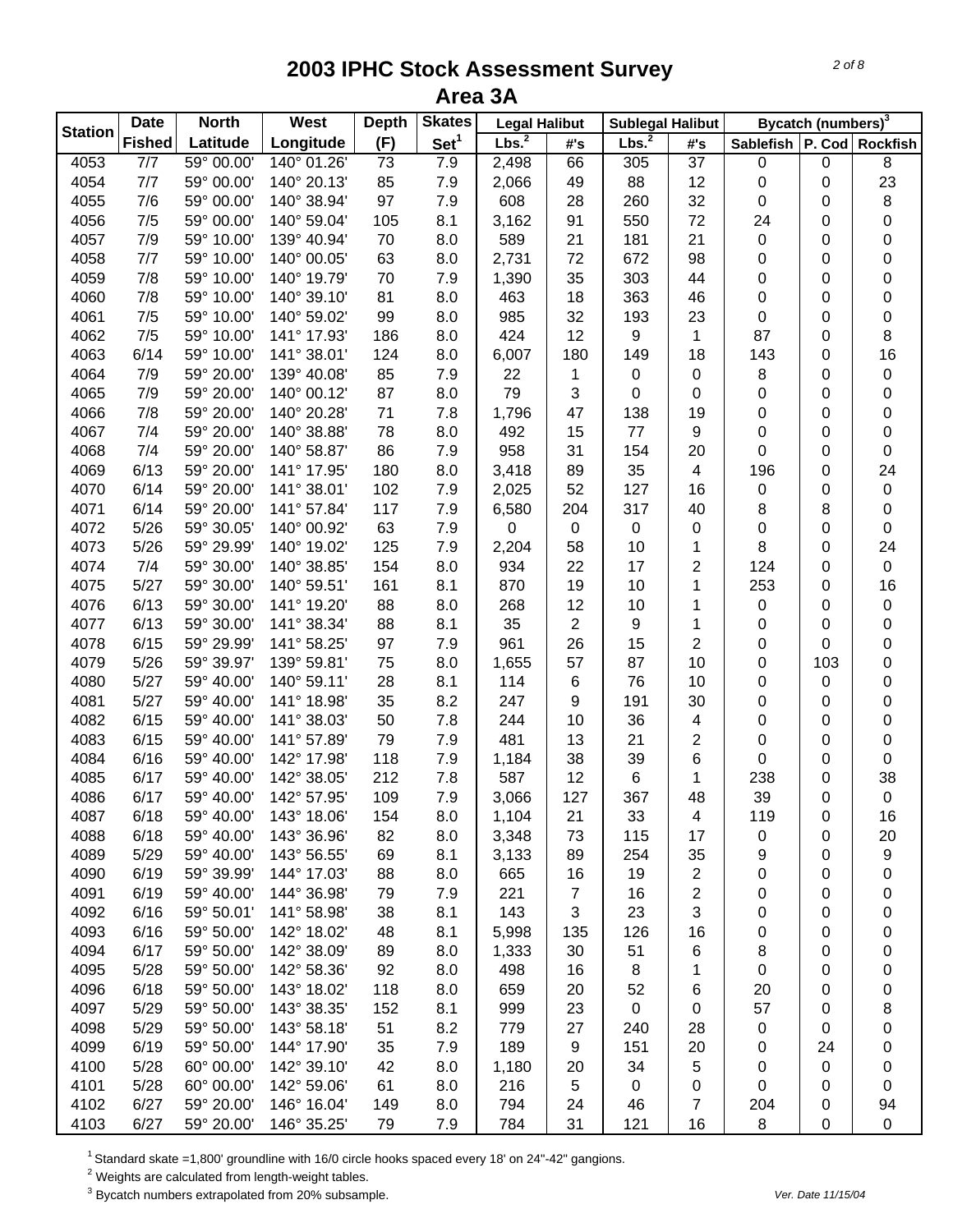| <b>Station</b> | <b>Date</b>   | <b>North</b> | West        | <b>Depth</b> | <b>Skates</b>    | <b>Legal Halibut</b> |                | <b>Sublegal Halibut</b> |                         |                               | Bycatch (numbers) <sup>3</sup> |           |
|----------------|---------------|--------------|-------------|--------------|------------------|----------------------|----------------|-------------------------|-------------------------|-------------------------------|--------------------------------|-----------|
|                | <b>Fished</b> | Latitude     | Longitude   | (F)          | Set <sup>1</sup> | Lbs. <sup>2</sup>    | #'s            | Lbs. <sup>2</sup>       | #'s                     | Sablefish   P. Cod   Rockfish |                                |           |
| 4104           | 6/28          | 59° 20.00'   | 146° 55.15' | 102          | 8.0              | 1,229                | 55             | 119                     | 14                      | 0                             | 0                              | $\pmb{0}$ |
| 4105           | 6/28          | 59° 20.00'   | 147° 14.93' | 100          | 7.8              | 1,760                | 85             | 96                      | 11                      | 8                             | 0                              | 0         |
| 4106           | 6/7           | 59° 30.00'   | 145° 16.27' | 72           | 8.0              | 2,565                | 82             | 247                     | 33                      | 0                             | 0                              | 95        |
| 4107           | 6/7           | 59° 30.00'   | 145° 56.05' | 88           | 8.0              | 1,614                | 77             | 75                      | 9                       | 0                             | 0                              | $\pmb{0}$ |
| 4108           | 6/27          | 59° 30.00'   | 146° 35.14' | 50           | 7.9              | 210                  | 6              | 14                      | $\overline{c}$          | 0                             | 0                              | 0         |
| 4109           | 6/28          | 59° 30.00'   | 146° 55.15' | 102          | 7.9              | 619                  | 20             | 49                      | 5                       | 31                            | 0                              | 0         |
| 4110           | 6/29          | 59° 30.00'   | 147° 13.88' | 117          | 8.0              | 814                  | 25             | 52                      | 6                       | 8                             | 0                              | 8         |
| 4111           | 6/29          | 59° 30.00'   | 147° 34.02' | 61           | 7.9              | 147                  | $\overline{7}$ | 43                      | 5                       | 0                             | 0                              | $\pmb{0}$ |
| 4112           | 6/7           | 59° 40.00'   | 145° 34.02' | 57           | 8.0              | 316                  | 6              | 18                      | $\overline{2}$          | 0                             | 0                              | $\pmb{0}$ |
| 4113           | 6/8           | 59° 40.00'   | 145° 53.95' | 44           | 8.1              | 1,745                | 59             | 318                     | 40                      | 0                             | 0                              | $\pmb{0}$ |
| 4114           | 6/8           | 59° 40.00'   | 146° 13.81' | 45           | 8.0              | 367                  | 22             | 256                     | 35                      | 0                             | 0                              | $\pmb{0}$ |
| 4115           | 6/9           | 59° 40.00'   | 146° 33.02' | 48           | 8.0              | 1,818                | 79             | 486                     | 61                      | 0                             | 10                             | 19        |
| 4116           | 6/3           | 59° 40.00'   | 146° 53.28' | 60           | 8.0              | 29                   | $\overline{2}$ | 9                       | 1                       | 0                             | 0                              | $\pmb{0}$ |
| 4117           | 6/3           | 59° 40.00'   | 147° 13.05' | 96           | 8.0              | 825                  | 40             | 44                      | 5                       | 0                             | 0                              | 0         |
| 4118           | 6/29          | 59° 40.00'   | 147° 33.09' | 63           | 8.0              | 256                  | 11             | 11                      | 1                       | 0                             | 0                              | 0         |
| 4119           | 5/30          | 59° 50.00'   | 144° 58.71' | 107          | 8.0              | 790                  | 28             | 39                      | 4                       | 8                             | 0                              | 0         |
| 4120           | 6/8           | 59° 50.00'   | 145° 53.13' | 57           | 8.2              | 102                  | 4              | 9                       | 1                       | 0                             | 0                              | 0         |
| 4121           | 6/9           | 59° 50.00'   | 146° 12.87' | 34           | 7.9              | 350                  | 11             | 11                      | 1                       | 0                             | 0                              | 0         |
| 4122           | 6/9           | 59° 50.00'   | 146° 32.97' | 37           | 7.9              | 1,017                | 38             | 160                     | 19                      | 0                             | 0                              | 0         |
| 4124           | 5/31          | 59° 50.00'   | 147° 13.43' | 75           | 8.1              | 483                  | 15             | 7                       | 1                       | 0                             | 0                              | 0         |
| 4125           | 5/30          | 60° 00.00'   | 144° 38.97' | 124          | 8.0              | 86                   | 4              | 6                       | 1                       | 40                            | 0                              | 0         |
| 4126           | 5/30          | 60° 00.00'   | 144° 59.20' | 70           | 8.0              | 34                   | $\overline{2}$ | 0                       | 0                       | 0                             | 0                              | 0         |
| 4127           | 6/26          | 60° 00.00'   | 145° 19.11' | 65           | 8.0              | 180                  | $\overline{7}$ | 0                       | 0                       | 0                             | 0                              | 0         |
| 4128           | 6/25          | 60° 00.00'   | 146° 12.20' | 33           | 8.0              | 2,066                | 61             | 86                      | 11                      | 0                             | 0                              | 0         |
| 4129           | 6/25          | 60° 00.00'   | 146° 32.33' | 36           | 8.0              | 34                   | $\sqrt{2}$     | 29                      | $\overline{\mathbf{4}}$ | 0                             | 0                              | 0         |
| 4130           | 5/31          | 60° 00.00'   | 146° 51.95' | $77 \,$      | 8.0              | $\pmb{0}$            | $\pmb{0}$      | $\pmb{0}$               | 0                       | 0                             | 0                              | $\pmb{0}$ |
| 4131           | 5/31          | 60° 00.00'   | 147° 11.84' | 100          | 8.0              | 426                  | 11             | 5                       | 1                       | 0                             | 0                              | 0         |
| 4132           | 6/26          | 60° 10.00'   | 145° 31.41' | 47           | 8.0              | 234                  | $\overline{7}$ | 21                      | $\sqrt{3}$              | 0                             | 0                              | 0         |
| 4133           | 6/26          | 60° 10.00'   | 145° 51.13' | 58           | 8.0              | 361                  | 16             | 12                      | $\overline{2}$          | 0                             | 0                              | 0         |
| 4134           | 6/25          | 60° 10.00'   | 146° 11.10' | 43           | 8.0              | 785                  | 34             | 143                     | 18                      | 0                             | 0                              | 0         |
| 4135           | 6/4           | 60° 10.00'   | 147° 30.82' | 41           | 8.0              | 698                  | 28             | 104                     | 15                      | 0                             | 8                              | 0         |
| 4137           | 6/6           | 60° 20.00'   | 147° 31.47' | 71           | 8.1              | 1,232                | 47             | 175                     | 20                      | 0                             | 171                            | 8         |
| 4138           | 6/24          | 60° 30.00'   | 146° 29.08' | 34           | 8.0              | 680                  | 37             | 288                     | 39                      | 0                             | 0                              | 0         |
| 4140           | 6/6           | 60° 30.00'   | 147° 09.89' | 114          | 8.0              | 664                  | 28             | 52                      | $\overline{7}$          | 0                             | 41                             | $\pmb{0}$ |
| 4141           | 6/6           | 60° 30.00'   | 147° 29.89' | 111          | 8.0              | 446                  | 16             | 43                      | 5                       | 0                             | 24                             | 24        |
| 4142           | 6/5           | 60° 29.00'   | 147° 50.45' | 208          | 7.9              | 1,423                | 48             | 89                      | 10                      | 71                            | 47                             | 16        |
| 4144           | 6/23          | 60° 40.00'   | 147° 09.10' | 131          | 8.0              | 526                  | 20             | 39                      | 4                       | 32                            | 32                             | 0         |
| 4145           | 6/23          | 60° 50.00'   | 147° 08.17' | 176          | 7.9              | 678                  | 31             | 71                      | 8                       | 63                            | 86                             | 0         |
| 4146           | 6/5           | 60° 50.56'   | 148° 10.02' | 175          | 8.0              | 1,029                | 38             | 59                      | $\overline{7}$          | 8                             | 0                              | 24        |
| 4147           | 6/11          | 58° 39.94'   | 148° 33.97' | 128          | 8.1              | 1,706                | 62             | 71                      | 9                       | 436                           | 0                              | 8         |
| 4148           | 6/11          | 58° 40.09'   | 148° 53.55' | 91           | 8.1              | 2,767                | 121            | 64                      | 8                       | 105                           | 65                             | 0         |
| 4149           | 6/10          | 58° 50.14'   | 148° 15.48' | 150          | 8.1              | 4,919                | 236            | 201                     | 23                      | 267                           | 0                              | 0         |
| 4150           | 6/10          | 58° 50.16'   | 148° 33.51' | 159          | 8.1              | 4,119                | 114            | 28                      | $\overline{4}$          | 315                           | 0                              | 0         |
| 4151           | 6/11          | 58° 49.69'   | 148° 53.05' | 136          | 8.0              | 1,735                | 51             | $\mathbf 0$             | 0                       | 404                           | 0                              | 0         |
| 4152           | 6/12          | 58° 49.87'   | 149° 11.79' | 110          | 8.0              | 1,204                | 46             | 30                      | 3                       | 448                           | 0                              | 0         |
| 4153           | 6/2           | 59° 00.59'   | 147° 55.67' | 182          | 8.1              | 5,874                | 256            | 1,020                   | 140                     | $\mathbf 0$                   | 24                             | 0         |
| 4154           | 6/10          | 58° 59.98'   | 148° 14.54' | 118          | 8.1              | 3,630                | 126            | 106                     | 13                      | 250                           | 48                             | 0         |
| 4155           | 6/9           | 58° 59.83'   | 148° 34.08' | 131          | 8.1              | 1,556                | 51             | 8                       | 1                       | 396                           | 0                              | 0         |
| 4156           | 6/8           | 59° 00.12'   | 148° 53.34' | 114          | 8.0              | 2,192                | 88             | 19                      | $\overline{2}$          | 256                           | 0                              | 0         |
| 4157           | 6/12          | 59° 00.00'   | 149° 11.90' | 115          | 8.0              | 948                  | 34             | 11                      | 1                       | 285                           | 0                              | 0         |
| 4158           | 6/12          | 58° 59.95'   | 149° 31.05' | 126          | 8.1              | 468                  | 21             | 0                       | $\pmb{0}$               | 331                           | 0                              | 0         |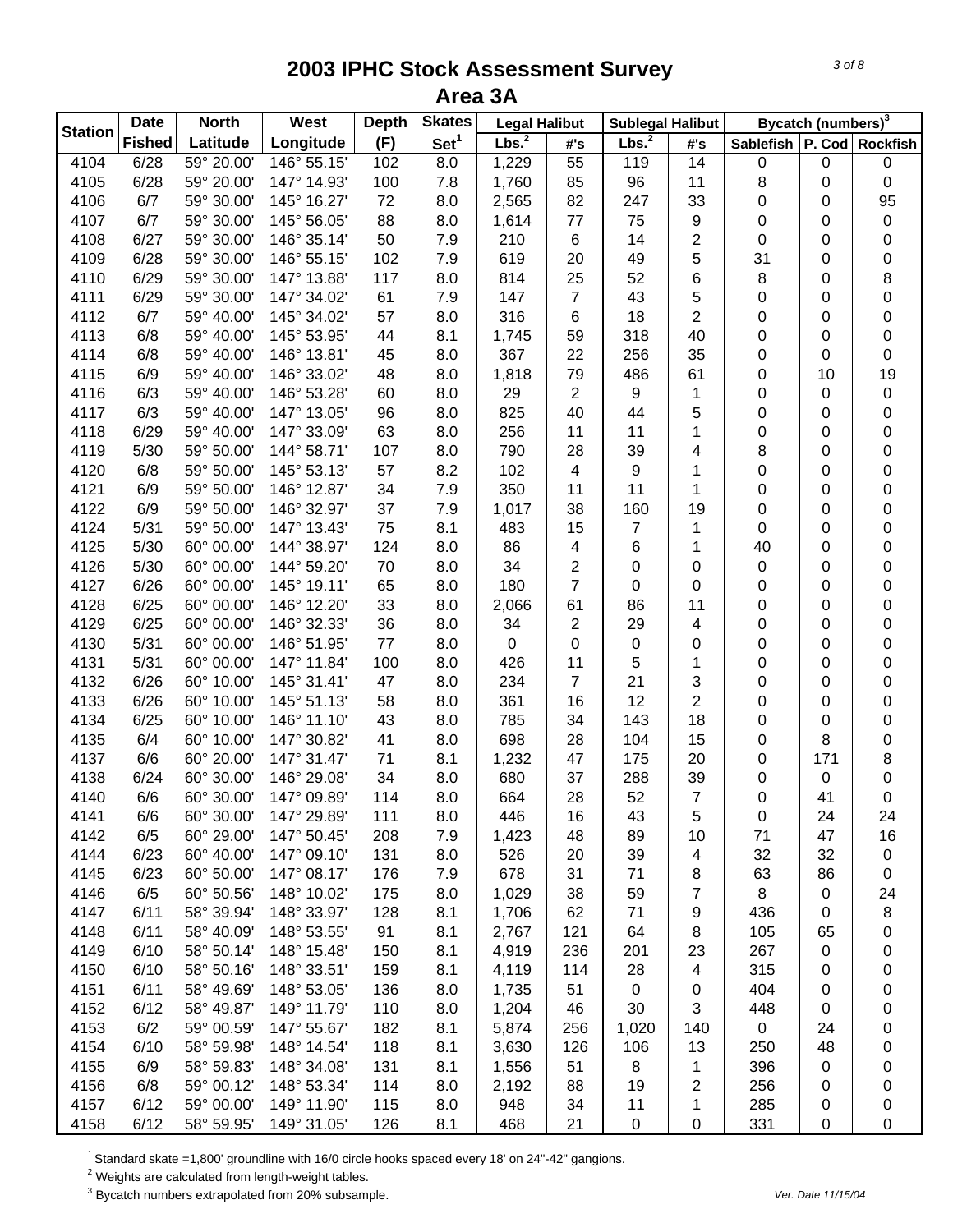| <b>Station</b><br>Lbs. <sup>2</sup><br>Set <sup>1</sup><br>Lbs. <sup>2</sup><br><b>Fished</b><br>Latitude<br>Longitude<br>(F)<br>#'s<br>Sablefish   P. Cod   Rockfish<br>#'s<br>59° 10.07'<br>147° 35.11'<br>$\overline{34}$<br>4159<br>6/2<br>141<br>8.1<br>4,187<br>160<br>272<br>127<br>142<br>$\overline{7}$<br>6/2<br>90<br>13<br>65<br>0<br>4160<br>59° 09.64'<br>147° 53.93'<br>110<br>8.1<br>1,427<br>56<br>0<br>6/9<br>67<br>8.1<br>97<br>4161<br>59° 09.66'<br>148° 15.00'<br>3,791<br>169<br>1,206<br>155<br>$\pmb{0}$<br>0<br>6/9<br>59° 10.07'<br>84<br>73<br>0<br>4162<br>148° 33.45'<br>8.1<br>1,077<br>49<br>160<br>20<br>8<br>6/8<br>96<br>52<br>49<br>$\,6$<br>4163<br>59° 09.50'<br>148° 53.59'<br>8.0<br>1,328<br>48<br>0<br>0<br>6/8<br>58<br>16<br>8<br>4164<br>59° 09.48'<br>149° 11.91'<br>84<br>8.1<br>1,305<br>142<br>57<br>0<br>87<br>51<br>$\overline{7}$<br>16<br>8<br>0<br>4165<br>6/17<br>59° 09.86'<br>149° 32.22'<br>8.1<br>1,110<br>57<br>6/17<br>59° 10.21'<br>149° 50.11'<br>72<br>251<br>13<br>22<br>3<br>$\boldsymbol{0}$<br>0<br>$\pmb{0}$<br>4166<br>8.0<br>16<br>6/1<br>65<br>104<br>13<br>$\boldsymbol{0}$<br>4167<br>59° 20.48'<br>147° 35.27'<br>8.1<br>1,484<br>41<br>0<br>3<br>6/1<br>22<br>23<br>8<br>$\pmb{0}$<br>4168<br>59° 19.88'<br>147° 54.36'<br>100<br>8.0<br>630<br>0<br>5<br>551<br>22<br>44<br>0<br>4169<br>5/31<br>59° 19.99'<br>148° 13.41'<br>86<br>8.0<br>0<br>0<br>71<br>48<br>65<br>593<br>0<br>4170<br>5/31<br>59° 19.94'<br>148° 33.20'<br>49<br>8.1<br>2,181<br>0<br>5<br>4171<br>6/7<br>59° 20.29'<br>148° 52.62'<br>93<br>8.0<br>751<br>34<br>41<br>0<br>0<br>$\pmb{0}$<br>6/7<br>104<br>75<br>41<br>0<br>4172<br>59° 20.16'<br>149° 11.09'<br>8.2<br>1,739<br>41<br>4<br>0 |
|--------------------------------------------------------------------------------------------------------------------------------------------------------------------------------------------------------------------------------------------------------------------------------------------------------------------------------------------------------------------------------------------------------------------------------------------------------------------------------------------------------------------------------------------------------------------------------------------------------------------------------------------------------------------------------------------------------------------------------------------------------------------------------------------------------------------------------------------------------------------------------------------------------------------------------------------------------------------------------------------------------------------------------------------------------------------------------------------------------------------------------------------------------------------------------------------------------------------------------------------------------------------------------------------------------------------------------------------------------------------------------------------------------------------------------------------------------------------------------------------------------------------------------------------------------------------------------------------------------------------------------------------------------------------------------------------------------------------------------------------------|
|                                                                                                                                                                                                                                                                                                                                                                                                                                                                                                                                                                                                                                                                                                                                                                                                                                                                                                                                                                                                                                                                                                                                                                                                                                                                                                                                                                                                                                                                                                                                                                                                                                                                                                                                                  |
|                                                                                                                                                                                                                                                                                                                                                                                                                                                                                                                                                                                                                                                                                                                                                                                                                                                                                                                                                                                                                                                                                                                                                                                                                                                                                                                                                                                                                                                                                                                                                                                                                                                                                                                                                  |
|                                                                                                                                                                                                                                                                                                                                                                                                                                                                                                                                                                                                                                                                                                                                                                                                                                                                                                                                                                                                                                                                                                                                                                                                                                                                                                                                                                                                                                                                                                                                                                                                                                                                                                                                                  |
|                                                                                                                                                                                                                                                                                                                                                                                                                                                                                                                                                                                                                                                                                                                                                                                                                                                                                                                                                                                                                                                                                                                                                                                                                                                                                                                                                                                                                                                                                                                                                                                                                                                                                                                                                  |
|                                                                                                                                                                                                                                                                                                                                                                                                                                                                                                                                                                                                                                                                                                                                                                                                                                                                                                                                                                                                                                                                                                                                                                                                                                                                                                                                                                                                                                                                                                                                                                                                                                                                                                                                                  |
|                                                                                                                                                                                                                                                                                                                                                                                                                                                                                                                                                                                                                                                                                                                                                                                                                                                                                                                                                                                                                                                                                                                                                                                                                                                                                                                                                                                                                                                                                                                                                                                                                                                                                                                                                  |
|                                                                                                                                                                                                                                                                                                                                                                                                                                                                                                                                                                                                                                                                                                                                                                                                                                                                                                                                                                                                                                                                                                                                                                                                                                                                                                                                                                                                                                                                                                                                                                                                                                                                                                                                                  |
|                                                                                                                                                                                                                                                                                                                                                                                                                                                                                                                                                                                                                                                                                                                                                                                                                                                                                                                                                                                                                                                                                                                                                                                                                                                                                                                                                                                                                                                                                                                                                                                                                                                                                                                                                  |
|                                                                                                                                                                                                                                                                                                                                                                                                                                                                                                                                                                                                                                                                                                                                                                                                                                                                                                                                                                                                                                                                                                                                                                                                                                                                                                                                                                                                                                                                                                                                                                                                                                                                                                                                                  |
|                                                                                                                                                                                                                                                                                                                                                                                                                                                                                                                                                                                                                                                                                                                                                                                                                                                                                                                                                                                                                                                                                                                                                                                                                                                                                                                                                                                                                                                                                                                                                                                                                                                                                                                                                  |
|                                                                                                                                                                                                                                                                                                                                                                                                                                                                                                                                                                                                                                                                                                                                                                                                                                                                                                                                                                                                                                                                                                                                                                                                                                                                                                                                                                                                                                                                                                                                                                                                                                                                                                                                                  |
|                                                                                                                                                                                                                                                                                                                                                                                                                                                                                                                                                                                                                                                                                                                                                                                                                                                                                                                                                                                                                                                                                                                                                                                                                                                                                                                                                                                                                                                                                                                                                                                                                                                                                                                                                  |
|                                                                                                                                                                                                                                                                                                                                                                                                                                                                                                                                                                                                                                                                                                                                                                                                                                                                                                                                                                                                                                                                                                                                                                                                                                                                                                                                                                                                                                                                                                                                                                                                                                                                                                                                                  |
|                                                                                                                                                                                                                                                                                                                                                                                                                                                                                                                                                                                                                                                                                                                                                                                                                                                                                                                                                                                                                                                                                                                                                                                                                                                                                                                                                                                                                                                                                                                                                                                                                                                                                                                                                  |
|                                                                                                                                                                                                                                                                                                                                                                                                                                                                                                                                                                                                                                                                                                                                                                                                                                                                                                                                                                                                                                                                                                                                                                                                                                                                                                                                                                                                                                                                                                                                                                                                                                                                                                                                                  |
| 6/15<br>64<br>32<br>4173<br>59° 20.09'<br>149° 32.25'<br>8.1<br>2,637<br>107<br>214<br>0<br>0<br>65                                                                                                                                                                                                                                                                                                                                                                                                                                                                                                                                                                                                                                                                                                                                                                                                                                                                                                                                                                                                                                                                                                                                                                                                                                                                                                                                                                                                                                                                                                                                                                                                                                              |
| 6/17<br>103<br>8<br>4174<br>59° 19.70'<br>149° 51.10'<br>8.0<br>543<br>24<br>0<br>$\pmb{0}$<br>$\pmb{0}$<br>0                                                                                                                                                                                                                                                                                                                                                                                                                                                                                                                                                                                                                                                                                                                                                                                                                                                                                                                                                                                                                                                                                                                                                                                                                                                                                                                                                                                                                                                                                                                                                                                                                                    |
| 85<br>683<br>27<br>4175<br>6/16<br>59° 19.90'<br>150° 10.71'<br>8.1<br>0<br>0<br>0<br>8<br>0                                                                                                                                                                                                                                                                                                                                                                                                                                                                                                                                                                                                                                                                                                                                                                                                                                                                                                                                                                                                                                                                                                                                                                                                                                                                                                                                                                                                                                                                                                                                                                                                                                                     |
| 6/1<br>62<br>927<br>21<br>4176<br>59° 29.85'<br>147° 53.39'<br>8.1<br>87<br>11<br>0<br>0<br>0                                                                                                                                                                                                                                                                                                                                                                                                                                                                                                                                                                                                                                                                                                                                                                                                                                                                                                                                                                                                                                                                                                                                                                                                                                                                                                                                                                                                                                                                                                                                                                                                                                                    |
| 5/30<br>59° 30.21'<br>112<br>8.2<br>34<br>93<br>11<br>16<br>148° 13.03'<br>1,007<br>33<br>0<br>4177                                                                                                                                                                                                                                                                                                                                                                                                                                                                                                                                                                                                                                                                                                                                                                                                                                                                                                                                                                                                                                                                                                                                                                                                                                                                                                                                                                                                                                                                                                                                                                                                                                              |
| 53<br>5/31<br>59° 29.77'<br>8.1<br>89<br>14<br>$\pmb{0}$<br>4178<br>148° 33.38'<br>159<br>$\overline{\mathbf{4}}$<br>$\pmb{0}$<br>0                                                                                                                                                                                                                                                                                                                                                                                                                                                                                                                                                                                                                                                                                                                                                                                                                                                                                                                                                                                                                                                                                                                                                                                                                                                                                                                                                                                                                                                                                                                                                                                                              |
| 6/7<br>59° 30.01'<br>90<br>73<br>$\sqrt{3}$<br>17<br>2<br>8<br>4179<br>148° 51.77'<br>8.0<br>0<br>0                                                                                                                                                                                                                                                                                                                                                                                                                                                                                                                                                                                                                                                                                                                                                                                                                                                                                                                                                                                                                                                                                                                                                                                                                                                                                                                                                                                                                                                                                                                                                                                                                                              |
| 5<br>126<br>41<br>37<br>73<br>0<br>4180<br>6/15<br>59° 29.97'<br>149° 12.09'<br>8.1<br>1,242<br>81                                                                                                                                                                                                                                                                                                                                                                                                                                                                                                                                                                                                                                                                                                                                                                                                                                                                                                                                                                                                                                                                                                                                                                                                                                                                                                                                                                                                                                                                                                                                                                                                                                               |
| 55<br>752<br>69<br>0<br>4181<br>6/15<br>59° 29.73'<br>149° 32.51'<br>8.1<br>42<br>504<br>0<br>$\mathbf 0$                                                                                                                                                                                                                                                                                                                                                                                                                                                                                                                                                                                                                                                                                                                                                                                                                                                                                                                                                                                                                                                                                                                                                                                                                                                                                                                                                                                                                                                                                                                                                                                                                                        |
| 8<br>6/16<br>59° 30.19'<br>109<br>1,205<br>42<br>21<br>3<br>152<br>192<br>4182<br>149° 52.86'<br>8.0                                                                                                                                                                                                                                                                                                                                                                                                                                                                                                                                                                                                                                                                                                                                                                                                                                                                                                                                                                                                                                                                                                                                                                                                                                                                                                                                                                                                                                                                                                                                                                                                                                             |
| 6/16<br>59° 30.19'<br>150° 10.53'<br>64<br>69<br>230<br>29<br>$\boldsymbol{0}$<br>$\pmb{0}$<br>4183<br>8.1<br>1,444<br>$\mathbf 0$                                                                                                                                                                                                                                                                                                                                                                                                                                                                                                                                                                                                                                                                                                                                                                                                                                                                                                                                                                                                                                                                                                                                                                                                                                                                                                                                                                                                                                                                                                                                                                                                               |
| 56<br>37<br>76<br>99<br>12<br>4184<br>5/30<br>59° 39.96'<br>147° 52.98'<br>8.0<br>3,212<br>0<br>0                                                                                                                                                                                                                                                                                                                                                                                                                                                                                                                                                                                                                                                                                                                                                                                                                                                                                                                                                                                                                                                                                                                                                                                                                                                                                                                                                                                                                                                                                                                                                                                                                                                |
| 76<br>3<br>$\mathbf 0$<br>4185<br>5/30<br>59° 39.60'<br>148° 13.03'<br>8.1<br>92<br>$\overline{4}$<br>25<br>24<br>0                                                                                                                                                                                                                                                                                                                                                                                                                                                                                                                                                                                                                                                                                                                                                                                                                                                                                                                                                                                                                                                                                                                                                                                                                                                                                                                                                                                                                                                                                                                                                                                                                              |
| $\overline{c}$<br>475<br>15<br>4186<br>5/29<br>59° 39.78'<br>148° 32.02'<br>114<br>8.0<br>10<br>$\pmb{0}$<br>8<br>0                                                                                                                                                                                                                                                                                                                                                                                                                                                                                                                                                                                                                                                                                                                                                                                                                                                                                                                                                                                                                                                                                                                                                                                                                                                                                                                                                                                                                                                                                                                                                                                                                              |
| 96<br>303<br>12<br>0<br>4187<br>5/28<br>59° 39.96'<br>148° 51.85'<br>8.0<br>0<br>0<br>8<br>0                                                                                                                                                                                                                                                                                                                                                                                                                                                                                                                                                                                                                                                                                                                                                                                                                                                                                                                                                                                                                                                                                                                                                                                                                                                                                                                                                                                                                                                                                                                                                                                                                                                     |
| $\overline{c}$<br>0<br>4188<br>6/6<br>59° 40.31'<br>114<br>8.0<br>1,113<br>28<br>15<br>64<br>16<br>149° 12.45'                                                                                                                                                                                                                                                                                                                                                                                                                                                                                                                                                                                                                                                                                                                                                                                                                                                                                                                                                                                                                                                                                                                                                                                                                                                                                                                                                                                                                                                                                                                                                                                                                                   |
| $\overline{2}$<br>15<br>0<br>4189<br>6/6<br>59° 39.73'<br>149° 32.24'<br>149<br>8.0<br>359<br>15<br>152<br>40                                                                                                                                                                                                                                                                                                                                                                                                                                                                                                                                                                                                                                                                                                                                                                                                                                                                                                                                                                                                                                                                                                                                                                                                                                                                                                                                                                                                                                                                                                                                                                                                                                    |
| 4190<br>5/29<br>59° 50.04'<br>148° 11.95'<br>51<br>718<br>38<br>618<br>90<br>0<br>0<br>8.1<br>0                                                                                                                                                                                                                                                                                                                                                                                                                                                                                                                                                                                                                                                                                                                                                                                                                                                                                                                                                                                                                                                                                                                                                                                                                                                                                                                                                                                                                                                                                                                                                                                                                                                  |
| 72<br>370<br>4191<br>5/29<br>59° 50.08'<br>148° 32.22'<br>8.2<br>9<br>37<br>16<br>33<br>0<br>5                                                                                                                                                                                                                                                                                                                                                                                                                                                                                                                                                                                                                                                                                                                                                                                                                                                                                                                                                                                                                                                                                                                                                                                                                                                                                                                                                                                                                                                                                                                                                                                                                                                   |
| 93<br>687<br>38<br>8<br>0<br>4192<br>5/28<br>59° 50.03'<br>148° 51.98'<br>8.2<br>21<br>6<br>16                                                                                                                                                                                                                                                                                                                                                                                                                                                                                                                                                                                                                                                                                                                                                                                                                                                                                                                                                                                                                                                                                                                                                                                                                                                                                                                                                                                                                                                                                                                                                                                                                                                   |
| 5/28<br>4193<br>59° 49.99'<br>149° 11.96'<br>8.1<br>801<br>35<br>163<br>21<br>76<br>0<br>0<br>0                                                                                                                                                                                                                                                                                                                                                                                                                                                                                                                                                                                                                                                                                                                                                                                                                                                                                                                                                                                                                                                                                                                                                                                                                                                                                                                                                                                                                                                                                                                                                                                                                                                  |
| 4194<br>6/6<br>59° 49.73'<br>149° 31.82'<br>8.1<br>163<br>6<br>$\mathbf{1}$<br>8<br>89<br>6<br>40<br>0                                                                                                                                                                                                                                                                                                                                                                                                                                                                                                                                                                                                                                                                                                                                                                                                                                                                                                                                                                                                                                                                                                                                                                                                                                                                                                                                                                                                                                                                                                                                                                                                                                           |
| 7/3<br>58° 00.06'<br>149° 13.74'<br>78<br>5,603<br>8<br>4195<br>8.0<br>274<br>244<br>30<br>0<br>0                                                                                                                                                                                                                                                                                                                                                                                                                                                                                                                                                                                                                                                                                                                                                                                                                                                                                                                                                                                                                                                                                                                                                                                                                                                                                                                                                                                                                                                                                                                                                                                                                                                |
| 4196<br>58° 09.70'<br>5,028<br>237<br>7/3<br>148° 53.98'<br>74<br>8.0<br>604<br>75<br>0<br>0<br>8                                                                                                                                                                                                                                                                                                                                                                                                                                                                                                                                                                                                                                                                                                                                                                                                                                                                                                                                                                                                                                                                                                                                                                                                                                                                                                                                                                                                                                                                                                                                                                                                                                                |
| 7/3<br>58° 09.80'<br>149° 12.38'<br>62<br>8.1<br>8,887<br>359<br>509<br>59<br>32<br>4197<br>0<br>0                                                                                                                                                                                                                                                                                                                                                                                                                                                                                                                                                                                                                                                                                                                                                                                                                                                                                                                                                                                                                                                                                                                                                                                                                                                                                                                                                                                                                                                                                                                                                                                                                                               |
| 65<br>4198<br>7/6<br>58° 10.12'<br>149° 32.32'<br>66<br>8.1<br>8,264<br>346<br>626<br>72<br>0<br>0                                                                                                                                                                                                                                                                                                                                                                                                                                                                                                                                                                                                                                                                                                                                                                                                                                                                                                                                                                                                                                                                                                                                                                                                                                                                                                                                                                                                                                                                                                                                                                                                                                               |
| 7/6<br>58° 09.86'<br>149° 50.69'<br>6,081<br>318<br>$\pmb{0}$<br>4199<br>79<br>8.1<br>657<br>74<br>0<br>0                                                                                                                                                                                                                                                                                                                                                                                                                                                                                                                                                                                                                                                                                                                                                                                                                                                                                                                                                                                                                                                                                                                                                                                                                                                                                                                                                                                                                                                                                                                                                                                                                                        |
| 4200<br>7/4<br>58° 19.79'<br>148° 35.95'<br>2,134<br>112<br>486<br>64<br>97<br>8.1<br>0<br>0<br>0                                                                                                                                                                                                                                                                                                                                                                                                                                                                                                                                                                                                                                                                                                                                                                                                                                                                                                                                                                                                                                                                                                                                                                                                                                                                                                                                                                                                                                                                                                                                                                                                                                                |
| 4201<br>7/4<br>58° 19.97'<br>148° 53.82'<br>8.2<br>211<br>69<br>3,002<br>146<br>1,475<br>0<br>0<br>0                                                                                                                                                                                                                                                                                                                                                                                                                                                                                                                                                                                                                                                                                                                                                                                                                                                                                                                                                                                                                                                                                                                                                                                                                                                                                                                                                                                                                                                                                                                                                                                                                                             |
| 7/5<br>58° 20.27'<br>149° 12.89'<br>31<br>4202<br>85<br>8.1<br>6,114<br>280<br>242<br>32<br>16<br>0                                                                                                                                                                                                                                                                                                                                                                                                                                                                                                                                                                                                                                                                                                                                                                                                                                                                                                                                                                                                                                                                                                                                                                                                                                                                                                                                                                                                                                                                                                                                                                                                                                              |
| 4203<br>7/6<br>331<br>36<br>58° 19.41'<br>149° 32.55'<br>78<br>8.1<br>3,120<br>171<br>8<br>8<br>0                                                                                                                                                                                                                                                                                                                                                                                                                                                                                                                                                                                                                                                                                                                                                                                                                                                                                                                                                                                                                                                                                                                                                                                                                                                                                                                                                                                                                                                                                                                                                                                                                                                |
| 4204<br>7/7<br>58° 19.72'<br>149° 50.83'<br>42<br>8.0<br>4,247<br>324<br>2,289<br>258<br>0<br>0<br>0                                                                                                                                                                                                                                                                                                                                                                                                                                                                                                                                                                                                                                                                                                                                                                                                                                                                                                                                                                                                                                                                                                                                                                                                                                                                                                                                                                                                                                                                                                                                                                                                                                             |
| 4205<br>7/8<br>58° 20.17'<br>150° 11.55'<br>27<br>8.1<br>3,798<br>250<br>1,993<br>234<br>0<br>0                                                                                                                                                                                                                                                                                                                                                                                                                                                                                                                                                                                                                                                                                                                                                                                                                                                                                                                                                                                                                                                                                                                                                                                                                                                                                                                                                                                                                                                                                                                                                                                                                                                  |
| 0<br>4206<br>7/8<br>58° 20.15'<br>150° 28.52'<br>29<br>126<br>8<br>97<br>14<br>8.1<br>0<br>0                                                                                                                                                                                                                                                                                                                                                                                                                                                                                                                                                                                                                                                                                                                                                                                                                                                                                                                                                                                                                                                                                                                                                                                                                                                                                                                                                                                                                                                                                                                                                                                                                                                     |
| 0<br>4207<br>7/4<br>58° 29.60'<br>148° 35.02'<br>76<br>6,444<br>689<br>8.1<br>281<br>86<br>0<br>0<br>0                                                                                                                                                                                                                                                                                                                                                                                                                                                                                                                                                                                                                                                                                                                                                                                                                                                                                                                                                                                                                                                                                                                                                                                                                                                                                                                                                                                                                                                                                                                                                                                                                                           |
| 58° 29.89'<br>4208<br>7/5<br>148° 52.75'<br>61<br>5,776<br>719<br>91<br>0<br>8.0<br>211<br>0<br>0                                                                                                                                                                                                                                                                                                                                                                                                                                                                                                                                                                                                                                                                                                                                                                                                                                                                                                                                                                                                                                                                                                                                                                                                                                                                                                                                                                                                                                                                                                                                                                                                                                                |
| 4209<br>7/5<br>58° 30.07'<br>149° 12.54'<br>66<br>8.1<br>3,933<br>169<br>551<br>76<br>0<br>210<br>0                                                                                                                                                                                                                                                                                                                                                                                                                                                                                                                                                                                                                                                                                                                                                                                                                                                                                                                                                                                                                                                                                                                                                                                                                                                                                                                                                                                                                                                                                                                                                                                                                                              |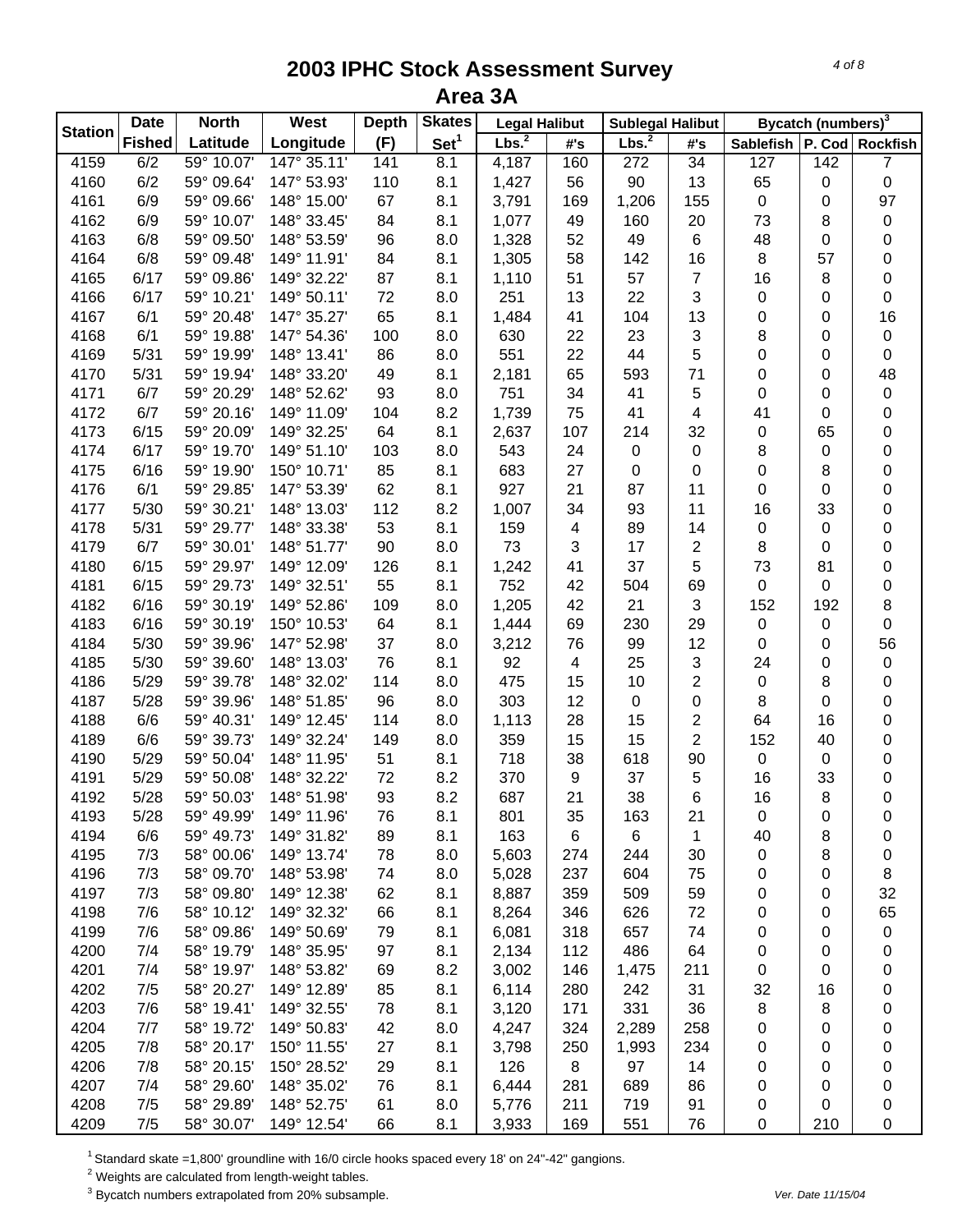| <b>Station</b> | <b>Date</b>   | <b>North</b> | West        | <b>Depth</b>    | <b>Skates</b>    | <b>Legal Halibut</b> |     | <b>Sublegal Halibut</b> |                          |                               | Bycatch (numbers) <sup>3</sup> |           |
|----------------|---------------|--------------|-------------|-----------------|------------------|----------------------|-----|-------------------------|--------------------------|-------------------------------|--------------------------------|-----------|
|                | <b>Fished</b> | Latitude     | Longitude   | (F)             | Set <sup>1</sup> | Lbs. <sup>2</sup>    | #'s | Lbs. <sup>2</sup>       | #'s                      | Sablefish   P. Cod   Rockfish |                                |           |
| 4210           | 6/19          | 58° 29.84'   | 149° 32.28' | $\overline{77}$ | 8.1              | 3,497                | 176 | 201                     | 24                       | 40                            | 57                             | $\pmb{0}$ |
| 4211           | 7/7           | 58° 29.64'   | 149° 50.87' | 74              | 8.1              | 3,456                | 185 | 305                     | 35                       | 81                            | 16                             | 8         |
| 4212           | 7/7           | 58° 29.93'   | 150° 08.86' | 74              | 8.1              | 5,596                | 321 | 921                     | 103                      | 8                             | 0                              | 0         |
| 4213           | 7/8           | 58° 29.96'   | 150° 29.70' | 47              | 8.1              | 1,979                | 154 | 2,160                   | 286                      | 0                             | 0                              | 0         |
| 4214           | 6/29          | 58° 29.94'   | 150° 48.10' | 54              | 8.1              | 1,613                | 82  | 211                     | 25                       | 8                             | 8                              | 0         |
| 4215           | 6/19          | 58° 39.95'   | 149° 12.68' | 76              | 8.0              | 1,779                | 69  | 234                     | 32                       | $\bf 8$                       | 32                             | $\pmb{0}$ |
| 4216           | 6/19          | 58° 39.91'   | 149° 31.35' | 74              | 8.1              | 2,621                | 113 | 140                     | 16                       | 40                            | 234                            | 8         |
| 4217           | 6/20          | 58° 39.81'   | 149° 50.96' | 81              | 8.0              | 2,671                | 126 | 81                      | 9                        | 56                            | 24                             | $\pmb{0}$ |
| 4218           | 6/20          | 58° 39.95'   | 150° 09.75' | 68              | 8.1              | 3,393                | 143 | 204                     | 24                       | 8                             | 57                             | $\pmb{0}$ |
| 4219           | 6/29          | 58° 40.28'   | 150° 30.02' | 111             | 8.1              | 198                  | 11  | 29                      | $\mathbf{3}$             | 65                            | 40                             | 0         |
| 4220           | 6/29          | 58° 39.66'   | 150° 47.88' | 109             | 8.2              | 750                  | 35  | 20                      | $\overline{2}$           | 98                            | 16                             | 0         |
| 4221           | 7/9           | 58° 39.78'   | 151° 08.11' | 103             | 8.0              | 1,364                | 63  | 183                     | 22                       | 232                           | 16                             | 0         |
| 4222           | 6/18          | 58° 50.00    | 149° 32.68' | 122             | 8.1              | 462                  | 18  | 28                      | 4                        | 452                           | 8                              | 0         |
| 4224           | 6/20          | 58° 49.94'   | 150° 09.84' | 89              | 8.0              | 2,675                | 108 | 65                      | 8                        | 88                            | 96                             | 0         |
| 4225           | 6/28          | 58° 49.70'   | 150° 30.32' | 95              | 8.2              | 1,571                | 69  | 74                      | 8                        | 82                            | 16                             | 0         |
| 4226           | 6/28          | 58° 50.02'   | 150° 49.19' | 96              | 8.2              | 1,350                | 56  | 88                      | 10                       | 82                            | 57                             | $\pmb{0}$ |
| 4227           | 7/9           | 58° 49.70'   | 151° 08.47' | 71              | 8.1              | 4,190                | 217 | 1,276                   | 144                      | 16                            | 24                             | 0         |
| 4228           | 7/9           | 58° 50.17'   | 151° 30.23' | 61              | 8.1              | 1,711                | 89  | 771                     | 101                      | $\mathbf 0$                   | 0                              | 0         |
| 4229           | 6/18          | 58° 59.89'   | 149° 50.59' | 123             | 8.0              | 488                  | 25  | 40                      | $\overline{\mathcal{A}}$ | 160                           | 0                              | 0         |
| 4230           | 6/27          | 58° 59.97'   | 150° 11.38' | 101             | 8.1              | 461                  | 16  | 8                       | $\mathbf{1}$             | 129                           | 8                              | 0         |
| 4231           | 6/27          | 59° 00.16'   | 150° 29.70' | 64              | 8.2              | 620                  | 35  | 448                     | 58                       | $\pmb{0}$                     | 0                              | 0         |
| 4232           | 6/28          | 59° 00.06'   | 150° 50.09' | 87              | 8.0              | 1,545                | 57  | 30                      | $\overline{\mathcal{A}}$ | 72                            | 8                              | $\pmb{0}$ |
| 4233           | 6/25          | 58° 59.97'   | 151° 09.43' | 78              | 8.1              | 1,228                | 55  | 65                      | $\overline{7}$           | $\mathsf 0$                   | 16                             | 8         |
| 4234           | 6/25          | 59° 00.16'   | 151° 27.95' | 72              | 8.1              | 1,271                | 60  | 195                     | 22                       | $\pmb{0}$                     | 0                              | $\pmb{0}$ |
| 4235           | 6/28          | 59° 09.95'   | 150° 11.36' | 66              | 8.1              | 1,472                | 62  | 159                     | 25                       | 24                            | 32                             | $\pmb{0}$ |
| 4236           | 6/26          | 59° 09.64'   | 150° 30.47' | 62              | 8.0              |                      | 62  |                         | 31                       | $\pmb{0}$                     | 16                             | $\pmb{0}$ |
|                |               | 59° 09.73'   | 150° 50.03' |                 |                  | 1,188                | 131 | 259                     | 43                       | $\pmb{0}$                     |                                |           |
| 4237<br>4238   | 6/26          | 59° 09.79'   | 151° 08.61' | 63              | 8.1              | 2,239                |     | 375                     | 115                      | $\pmb{0}$                     | 32                             | 16        |
|                | 6/25          |              |             | 34              | 8.1              | 3,493                | 191 | 957                     |                          |                               | 8                              | 8         |
| 4239           | 6/26          | 59° 20.00'   | 150° 31.12' | 126             | 5.9              | 2,197                | 71  | 85                      | 10                       | 20                            | 244                            | 20        |
| 4240           | 8/1           | 57° 19.99'   | 150° 46.08' | 88              | 8.0              | 2,556                | 119 | 157                     | 16                       | 87                            | 71                             | $\pmb{0}$ |
| 4241           | 7/31          | 57° 30.03'   | 150° 08.99' | 243             | 8.0              | 235                  | 8   | 0                       | $\pmb{0}$                | 48                            | 0                              | 48        |
| 4242           | 7/31          | 57° 29.93'   | 150° 28.02' | 85              | 8.0              | 4,064                | 209 | 614                     | 68                       | 8                             | 111                            | $\pmb{0}$ |
| 4243           | 8/3           | 57° 30.03'   | 150° 46.08' | 54              | 8.0              | 3,407                | 176 | 1,221                   | 144                      | 0                             | 8                              | $\pmb{0}$ |
| 4244           | 7/16          | 57° 39.91'   | 149° 50.02' | 231             | 8.0              | 92                   | 4   | $\pmb{0}$               | $\pmb{0}$                | 168                           | 0                              | 16        |
| 4245           | 7/16          | 57° 40.02'   | 150° 08.88' | 114             | 8.0              | 2,008                | 118 | 408                     | 45                       | 119                           | 32                             | 0         |
| 4246           | 7/31          | 57° 40.04'   | 150° 27.89' | 52              | 8.0              | 1,345                | 94  | 2,306                   | 267                      | 0                             | 24                             | 0         |
| 4247           | 8/4           | 57° 39.98'   | 150° 47.19' | 46              | 8.0              | 5,485                | 208 | 928                     | 106                      | 0                             | 0                              | 0         |
| 4248           | 8/3           | 57° 40.01'   | 151° 04.88' | 40              | 7.9              | 2,661                | 180 | 1,795                   | 205                      | 0                             | 0                              | 0         |
| 4249           | 8/6           | 57° 39.99'   | 151° 24.23' | 35              | 7.9              | 1,403                | 95  | 1,229                   | 135                      | 0                             | 9                              | 0         |
| 4250           | 7/17          | 57° 49.95'   | 149° 32.00' | 206             | 8.0              | 1,465                | 65  | 0                       | $\mathsf 0$              | 184                           | 0                              | 8         |
| 4251           | 7/17          | 57° 50.02'   | 149° 49.98' | 140             | 8.0              | 1,352                | 64  | 352                     | 41                       | 88                            | 0                              | 0         |
| 4252           | 7/16          | 57° 50.02'   | 150° 09.01' | 108             | 8.0              | 2,279                | 165 | 433                     | 47                       | 48                            | 111                            | 0         |
| 4253           | 8/4           | 57° 49.36'   | 150° 28.02' | 50              | 8.0              | 7,742                | 273 | 1,026                   | 116                      | 0                             | 0                              | 8         |
| 4254           | 8/4           | 57° 50.09'   | 150° 46.98' | 46              | 8.0              | 3,116                | 164 | 1,723                   | 197                      | 0                             | 0                              | 0         |
| 4255           | 8/5           | 57° 49.98'   | 151° 06.09' | 38              | 8.0              | 3,395                | 122 | 830                     | 96                       | 0                             | 55                             | 0         |
| 4256           | 8/5           | 57° 50.01'   | 151° 24.19' | 30              | 8.0              | 1,363                | 80  | 1,142                   | 131                      | 0                             | 8                              | 0         |
| 4257           | 7/13          | 57° 50.12'   | 151° 42.98' | 31              | 8.0              | 1,301                | 89  | 891                     | 107                      | 0                             | 0                              | 0         |
| 4258           | 6/3           | 57° 50.00'   | 152° 02.02' | 49              | 8.0              | 2,336                | 105 | 580                     | 79                       | 0                             | 192                            | 0         |
| 4259           | 7/17          | 57° 59.98'   | 149° 32.06' | 79              | 8.0              | 8,660                | 427 | 384                     | 41                       | 0                             | 0                              | 0         |
| 4260           | 7/18          | 58° 00.02'   | 149° 50.99' | 125             | 8.0              | 2,693                | 125 | 148                     | 16                       | 214                           | 16                             | 0         |
| 4261           | 7/18          | 58° 00.09'   | 150° 08.99' | 124             | 8.0              | 1,476                | 82  | 86                      | 9                        | 71                            | 16                             | 0         |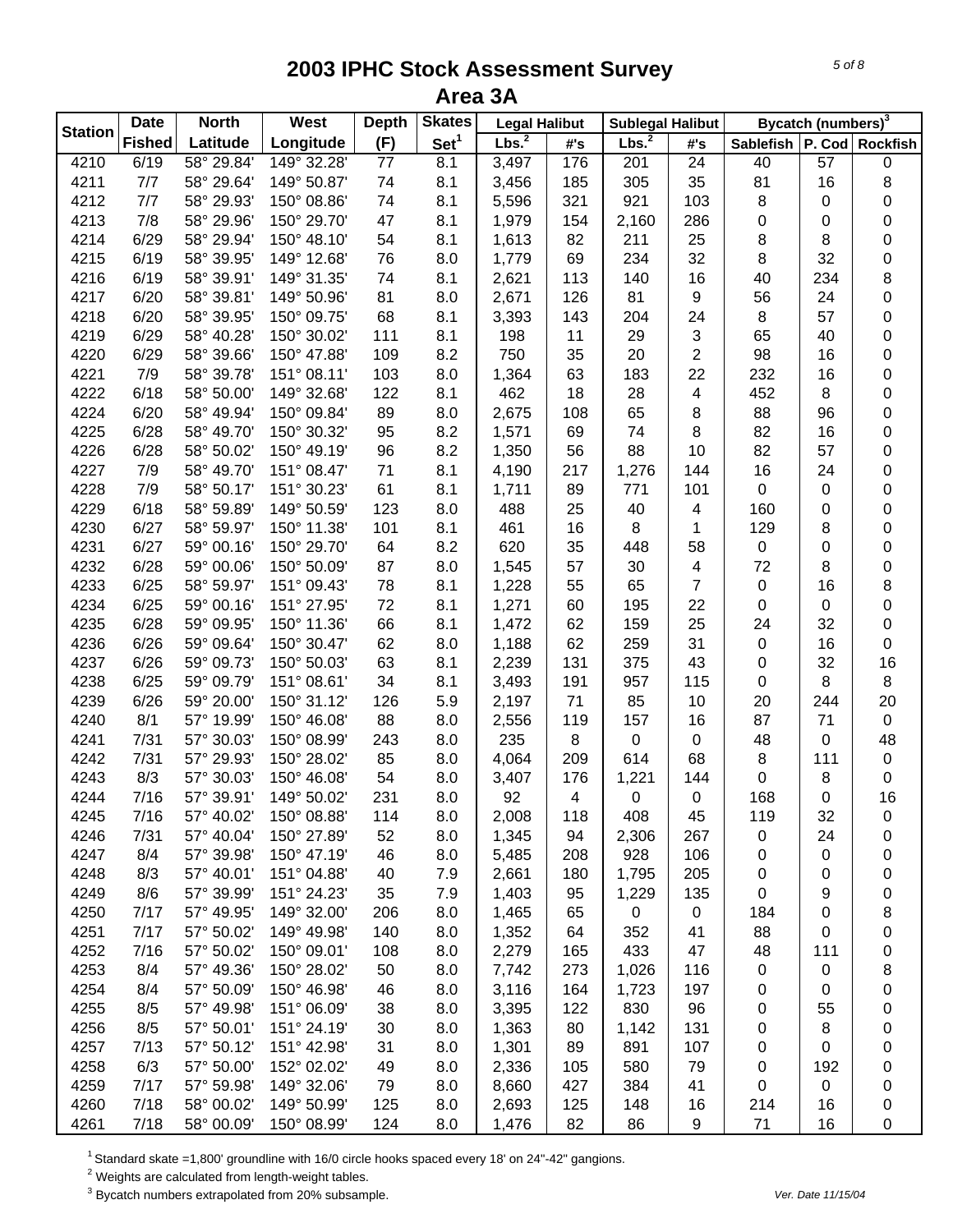| <b>Station</b> | <b>Date</b>   | <b>North</b> | West        | <b>Depth</b> | <b>Skates</b>    | <b>Legal Halibut</b> |     | <b>Sublegal Halibut</b> |                |                               | Bycatch (numbers) <sup>3</sup> |           |
|----------------|---------------|--------------|-------------|--------------|------------------|----------------------|-----|-------------------------|----------------|-------------------------------|--------------------------------|-----------|
|                | <b>Fished</b> | Latitude     | Longitude   | (F)          | Set <sup>1</sup> | Lbs. <sup>2</sup>    | #'s | Lbs. <sup>2</sup>       | #'s            | Sablefish   P. Cod   Rockfish |                                |           |
| 4262           | 7/15          | 58° 00.00'   | 150° 27.96' | 89           | $\overline{8.0}$ | 2,012                | 137 | 726                     | 78             | $\overline{55}$               | $\overline{55}$                | 0         |
| 4263           | 7/15          | 58° 00.00'   | 150° 46.95' | 72           | 8.0              | 2,241                | 102 | 342                     | 39             | 71                            | 32                             | 0         |
| 4264           | 7/14          | 58° 00.00'   | 151° 06.10' | 46           | 8.0              | 3,376                | 136 | 1,354                   | 163            | $\pmb{0}$                     | 8                              | 0         |
| 4265           | 8/5           | 58° 00.03'   | 151° 25.00' | 44           | 8.0              | 422                  | 28  | 751                     | 95             | 8                             | 55                             | 0         |
| 4266           | 6/5           | 57° 59.97'   | 151° 43.98' | 64           | 8.0              | 2,933                | 151 | 382                     | 43             | 0                             | 87                             | 0         |
| 4267           | 6/5           | 57° 59.99'   | 152° 03.11' | 97           | 8.0              | 1,741                | 61  | 42                      | 6              | $\pmb{0}$                     | 344                            | $\pmb{0}$ |
| 4268           | 6/3           | 57° 59.97'   | 152° 21.71' | 115          | 8.0              | 1,487                | 74  | 202                     | 25             | 8                             | 240                            | $\pmb{0}$ |
| 4269           | 7/18          | 58° 09.95'   | 150° 10.00' | 81           | 8.0              | 6,340                | 379 | 826                     | 88             | 0                             | 10                             | $\pmb{0}$ |
| 4270           | 7/15          | 58° 09.95'   | 150° 29.01' | 62           | 8.0              | 4,811                | 299 | 1,158                   | 126            | 0                             | 0                              | 0         |
| 4271           | 7/14          | 58° 09.99'   | 150° 47.95' | 60           | 8.0              | 639                  | 42  | 131                     | 15             | $\pmb{0}$                     | 32                             | 0         |
| 4272           | 7/14          | 58° 09.98'   | 151° 06.98' | 77           | 8.0              | 1,558                | 56  | 44                      | 5              | 87                            | 32                             | 0         |
| 4273           | 6/6           | 58° 09.57'   | 151° 25.02' | 91           | 8.1              | 1,622                | 64  | 79                      | 9              | 0                             | 48                             | 0         |
| 4274           | 6/5           | 58° 10.00'   | 151° 44.80' | 30           | 8.0              | 9,679                | 275 | 240                     | 27             | 0                             | 0                              | 0         |
| 4275           | 6/9           | 58° 20.15'   | 150° 48.00' | 36           | 8.0              | 613                  | 44  | 517                     | 61             | 0                             | 8                              | 0         |
| 4276           | 6/9           | 58° 20.13'   | 151° 07.02' | 68           | 8.0              | 1,345                | 60  | 50                      | 6              | 0                             | 0                              | 0         |
| 4277           | 6/6           | 58° 20.00'   | 151° 26.08' | 39           | 8.0              | 2,827                | 206 | 1,882                   | 223            | 0                             | 0                              | 0         |
| 4278           | 6/6           | 58° 20.06'   | 151° 44.99' | 32           | 8.0              | 5,020                | 159 | 38                      | 5              | 0                             | 0                              | 0         |
| 4279           | 6/9           | 58° 29.99'   | 151° 07.06' | 54           | 7.9              | 423                  | 24  | 79                      | 9              | 8                             | 0                              | 0         |
| 4280           | 6/7           | 58° 30.05'   | 151° 27.00' | 93           | 8.0              | 1,837                | 88  | 60                      | $\overline{7}$ | 48                            | 40                             | 0         |
| 4281           | 6/7           | 58° 30.04'   | 151° 46.02' | 101          | 8.0              | 878                  | 19  | 0                       | 0              | 24                            | 48                             | 0         |
| 4282           | 6/7           | 58° 40.02'   | 151° 26.99' | 102          | 7.9              | 1,645                | 59  | 18                      | $\overline{2}$ | $\pmb{0}$                     | 16                             | 0         |
| 4283           | 6/8           | 58° 40.09'   | 151° 46.00' | 72           | 8.0              | 1,729                | 59  | 42                      | 5              | $\pmb{0}$                     | 0                              | $\pmb{0}$ |
| 4284           | 6/8           | 58° 40.00'   | 152° 06.02' | 71           | 8.0              | 1,128                | 64  | 110                     | 12             | 0                             | 0                              | $\pmb{0}$ |
| 4285           | 6/8           | 58° 49.98'   | 152° 05.96' | 55           | 8.0              | 2,463                | 120 | 424                     | 48             | 0                             | 0                              | $\pmb{0}$ |
| 4286           | 8/16          | 56° 20.00'   | 152° 49.98' | 59           | 8.0              | 4,759                | 243 | 743                     | 85             | $\pmb{0}$                     | 32                             | 0         |
| 4287           | 7/1           | 56° 20.02'   | 153° 08.21' | 49           | 8.0              | 1,874                | 118 | 783                     | 95             | 8                             | 0                              | 0         |
| 4288           | 7/1           | 56° 20.00'   | 153° 26.23' | 32           | 8.0              | 3,982                | 249 | 1,341                   | 152            | $\pmb{0}$                     | 0                              | 0         |
| 4289           | 8/15          | 56° 29.98'   | 152° 15.07' | 124          | 8.0              | 2,647                | 137 | 362                     | 39             | 48                            | 0                              | 8         |
| 4290           | 8/15          | 56° 29.91'   | 152° 32.99' | 147          | 7.9              | 1,484                | 66  | 57                      | 6              | 141                           | 0                              | 8         |
| 4291           | 8/14          | 56° 29.91'   | 152° 51.02' | 28           | 8.0              | 5,725                | 312 | 817                     | 90             | 0                             | 0                              | 0         |
| 4292           | 8/11          | 56° 29.99'   | 153° 09.10' | 40           | 8.0              | 2,049                | 148 | 1,084                   | 131            | 0                             | 55                             | 0         |
| 4293           | 8/11          | 56° 29.95'   | 153° 27.01' | 47           | 8.0              | 2,486                | 156 | 1,365                   | 161            | 0                             | 55                             | $\pmb{0}$ |
| 4294           | 8/11          | 56° 29.94'   | 153° 45.00' | 38           | 8.0              | 5,769                | 162 | 199                     | 24             | 0                             | 10                             | 0         |
| 4295           | 7/2           | 56° 39.91'   | 151° 56.99' | 34           | 8.0              | 7,728                | 369 | 881                     | 102            | 0                             | 0                              | 0         |
| 4296           | 7/2           | 56° 39.98'   | 152° 15.00' | 26           | 8.0              | 5,464                | 238 | 1,642                   | 201            | 0                             | 0                              | 0         |
| 4297           | 8/15          | 56° 39.77'   | 152° 34.00' | 75           | 8.0              | 2,393                | 160 | 1,102                   | 125            | 8                             | 40                             | 0         |
| 4298           | 8/14          | 56° 39.85'   | 152° 52.08' | 38           | 8.0              | 3,069                | 195 | 1,411                   | 163            | 0                             | 0                              | 0         |
| 4299           | 8/14          | 56° 39.98'   | 153° 10.08' | 83           | 8.0              | 1,071                | 47  | 115                     | 14             | 0                             | 0                              | 0         |
| 4300           | 8/10          | 56° 39.86'   | 153° 28.02' | 78           | 8.0              | 3,383                | 170 | 295                     | 34             | 0                             | 71                             | 0         |
| 4301           | 8/10          | 56° 39.98'   | 153° 46.09' | 45           | 7.9              | 1,985                | 98  | 739                     | 97             | $\mathbf 0$                   | 0                              | 0         |
| 4302           | 7/10          | 56° 49.91'   | 151° 40.00' | 165          | 8.0              | 283                  | 13  | 33                      | 4              | 222                           | 0                              | 8         |
| 4303           | 7/10          | 56° 50.01'   | 151° 57.98' | 42           | 8.0              | 6,876                | 261 | 1,007                   | 116            | $\pmb{0}$                     | 0                              | 0         |
| 4304           | 7/9           | 56° 50.00'   | 152° 16.13' | 52           | 8.0              | 1,837                | 140 | 2,188                   | 263            | 0                             | 0                              | 0         |
| 4305           | 7/9           | 56° 50.00'   | 152° 35.15' | 75           | 8.0              | 3,545                | 204 | 544                     | 61             | 16                            | 16                             | 0         |
| 4306           | 8/13          | 56° 50.00'   | 152° 53.01' | 35           | 8.0              | 1,887                | 138 | 1,663                   | 189            | 0                             | 0                              | 0         |
| 4307           | 8/13          | 56° 50.00'   | 153° 11.00' | 45           | 8.0              | 4,874                | 283 | 931                     | 103            | 0                             | 0                              | 0         |
| 4308           | 8/10          | 56° 49.91'   | 153° 29.03' | 52           | 8.0              | 2,619                | 129 | 426                     | 52             | 0                             | 0                              | 0         |
| 4309           | 7/10          | 56° 59.98'   | 151° 40.09' | 36           | 8.0              | 6,760                | 319 | 1,015                   | 116            | 0                             | 0                              | 0         |
| 4310           | 7/11          | 56° 59.91'   | 151° 59.00' | 44           | 8.0              | 1,881                | 130 | 2,335                   | 265            | 0                             | 0                              | 0         |
| 4311           | 7/9           | 57° 00.00'   | 152° 17.09' | 40           | 8.0              | 3,470                | 180 | 1,153                   | 134            | 0                             | 0                              | 0         |
| 4312           | 7/8           | 56° 59.92'   | 152° 35.00' | 85           | 8.0              | 2,276                | 119 | 181                     | 19             | 144                           | 8                              | 0         |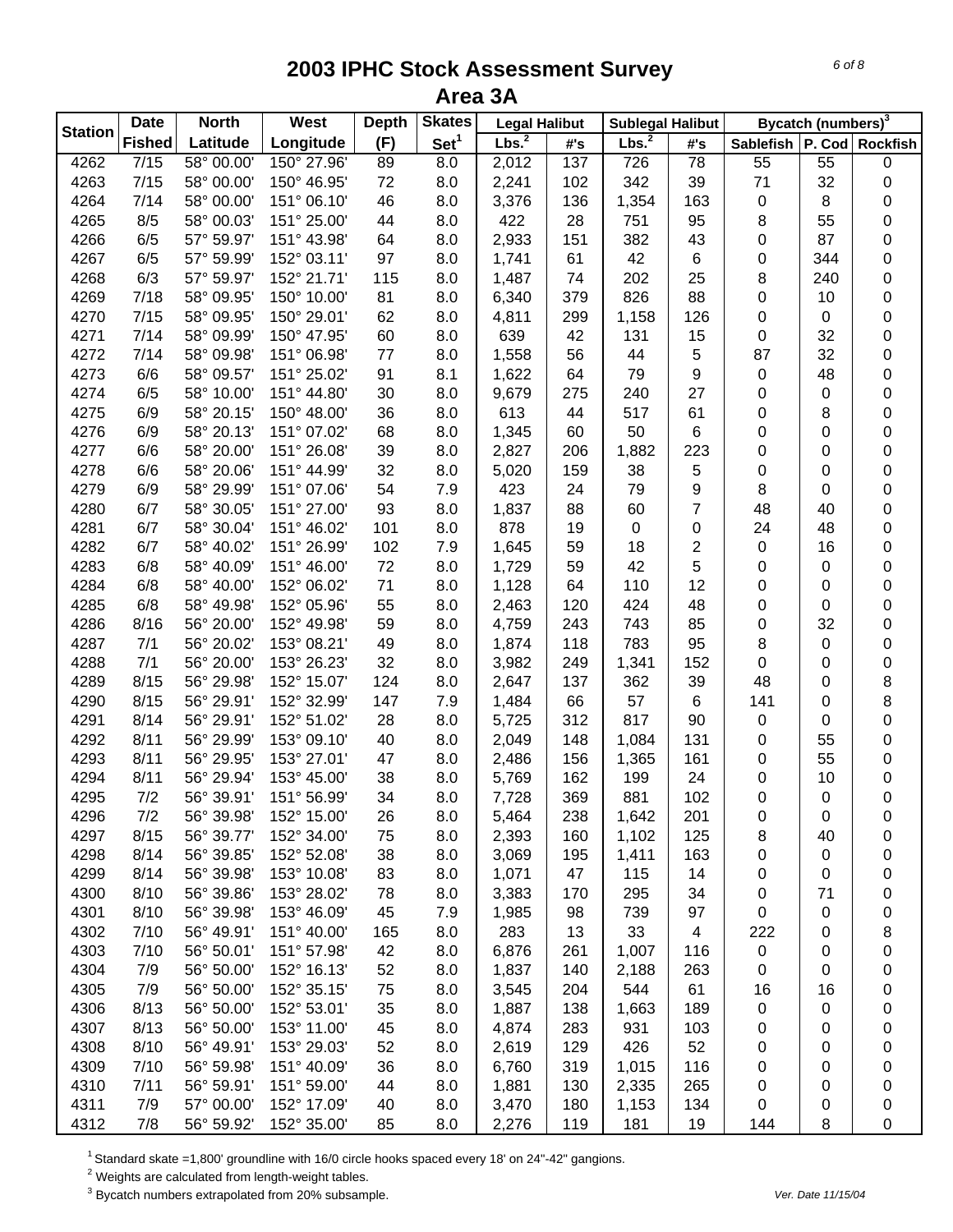| <b>Station</b> | <b>Date</b>      | <b>North</b> | West        | <b>Depth</b> | <b>Skates</b>    | <b>Legal Halibut</b> |                | <b>Sublegal Halibut</b> |                         |                               | Bycatch (numbers) <sup>3</sup> |           |
|----------------|------------------|--------------|-------------|--------------|------------------|----------------------|----------------|-------------------------|-------------------------|-------------------------------|--------------------------------|-----------|
|                | <b>Fished</b>    | Latitude     | Longitude   | (F)          | Set <sup>1</sup> | Lbs. <sup>2</sup>    | #'s            | Lbs. <sup>2</sup>       | #'s                     | Sablefish   P. Cod   Rockfish |                                |           |
| 4313           | $\overline{7/8}$ | 57° 00.00    | 152° 54.11' | 63           | $\overline{8.0}$ | 1,725                | 87             | 375                     | 45                      | 16                            | 32                             | 0         |
| 4314           | 8/1              | 57° 09.84'   | 151° 03.99' | 215          | 8.0              | 63                   | $\overline{2}$ | $\pmb{0}$               | $\pmb{0}$               | 206                           | 0                              | 0         |
| 4315           | 8/2              | 57° 09.95'   | 151° 21.99' | 71           | 8.0              | 5,535                | 280            | 634                     | 71                      | 0                             | 32                             | 0         |
| 4316           | 7/11             | 57° 10.00'   | 151° 40.84' | 40           | 7.9              | 3,898                | 213            | 834                     | 99                      | 0                             | 0                              | 0         |
| 4317           | 7/11             | 57° 09.95'   | 151° 59.00' | 38           | 7.9              | 2,253                | 101            | 385                     | 43                      | 0                             | 0                              | $\pmb{0}$ |
| 4318           | 7/7              | 57° 10.00'   | 152° 18.09' | 43           | 8.0              | 1,385                | 87             | 445                     | 51                      | 0                             | 8                              | $\pmb{0}$ |
| 4319           | 7/8              | 57° 09.96'   | 152° 36.00' | 53           | 8.0              | 1,591                | 86             | 682                     | 87                      | 0                             | 136                            | $\pmb{0}$ |
| 4320           | 8/1              | 57° 19.93'   | 151° 03.98' | 50           | 8.0              | 3,583                | 175            | 1,117                   | 137                     | $\mathbf 0$                   | 0                              | 0         |
| 4321           | 8/2              | 57° 19.98'   | 151° 22.81' | 74           | 8.0              | 2,606                | 137            | 443                     | 51                      | 24                            | 32                             | 0         |
| 4322           | 8/2              | 57° 19.93'   | 151° 40.99' | 34           | 8.0              | 2,409                | 153            | 1,711                   | 199                     | $\pmb{0}$                     | 0                              | 0         |
| 4323           | 7/7              | 57° 20.00    | 152° 00.23' | 41           | 8.0              | 1,357                | 72             | 263                     | 28                      | 0                             | 8                              | 0         |
| 4324           | 7/7              | 57° 20.06'   | 152° 18.04' | 21           | 7.9              | 4,437                | 158            | 156                     | 20                      | 0                             | 0                              | 0         |
| 4325           | 8/3              | 57° 30.02'   | 151° 05.00' | 44           | 8.0              | 1,755                | 114            | 1,682                   | 199                     | 0                             | 0                              | 0         |
| 4326           | 8/6              | 57° 30.01'   | 151° 23.10' | 52           | 8.0              | 2,223                | 160            | 958                     | 112                     | 0                             | 79                             | 0         |
| 4327           | 7/6              | 57° 30.00'   | 151° 42.00' | 61           | 8.0              | 1,745                | 99             | 517                     | 61                      | 16                            | 64                             | 0         |
| 4328           | 7/6              | 57° 29.99'   | 152° 00.88' | 27           | 8.0              | 4,328                | 215            | 734                     | 83                      | 0                             | 8                              | 0         |
| 4329           | 8/6              | 57° 40.00'   | 151° 43.13' | 36           | 8.0              | 1,163                | 93             | 1,299                   | 148                     | 0                             | 8                              | 0         |
| 4330           | 7/6              | 57° 40.02'   | 152° 01.01' | 78           | 8.0              | 1,995                | 96             | 285                     | 32                      | 0                             | 40                             | 0         |
| 4331           | 6/15             | 57° 30.09'   | 154° 54.97' | 125          | 8.0              | 769                  | 35             | 68                      | 9                       | 16                            | 48                             | 0         |
| 4332           | 6/14             | 57° 39.99'   | 154° 35.06' | 118          | 8.0              | 1,317                | 53             | 63                      | 9                       | 64                            | 128                            | 0         |
| 4333           | 6/15             | 57° 40.00'   | 154° 54.17' | 128          | 8.0              | 1,524                | 64             | 84                      | 10                      | 16                            | 79                             | 0         |
| 4334           | 6/15             | 57° 39.81'   | 155° 13.04' | 162          | 8.0              |                      | 54             | 43                      | 5                       | 40                            | 56                             | $\pmb{0}$ |
|                | 6/16             | 57° 50.07'   | 154° 14.84' | 113          | 8.0              | 1,197                | 134            | 214                     | 25                      | 40                            | 8                              | $\pmb{0}$ |
| 4335           | 6/14             |              | 154° 34.22' | 126          |                  | 2,333                |                | 47                      | 6                       | 48                            | 16                             |           |
| 4336           |                  | 57° 49.97'   |             |              | 8.0              | 838                  | 36             |                         |                         |                               |                                | $\pmb{0}$ |
| 4337           | 6/14             | 57° 49.95'   | 154° 53.06' | 158<br>91    | 8.0              | 783                  | 37             | 33                      | $\overline{\mathbf{4}}$ | 55                            | 55                             | $\pmb{0}$ |
| 4338           | 6/17             | 58° 00.01'   | 153° 37.27' |              | 8.0              | 1,476                | 67             | 149                     | 20                      | $\mathsf 0$                   | 8                              | 0         |
| 4339           | 6/17             | 57° 59.98'   | 153° 55.98' | 110          | 8.0              | 1,889                | 90             | 100                     | 12                      | 55                            | 0                              | 0         |
| 4340           | 6/16             | 57° 59.95'   | 154° 14.27' | 128          | 8.0              | 704                  | 35             | 27                      | $\overline{4}$          | 8                             | 40                             | 0         |
| 4341           | 6/19             | 58° 10.03'   | 153° 18.95' | 61           | 8.0              | 512                  | 38             | 748                     | 99                      | 40                            | 79                             | 0         |
| 4342           | 6/17             | 58° 10.00'   | 153° 38.14' | 106          | 7.9              | 1,668                | 79             | 40                      | 5                       | 8                             | 0                              | 0         |
| 4343           | 6/18             | 58° 09.91'   | 153° 57.12' | 116          | 8.0              | 895                  | 47             | 73                      | 9                       | 55                            | 40                             | 0         |
| 4344           | 6/8              | 58° 20.13'   | 153° 20.22' | 95           | 8.0              | 457                  | 23             | 40                      | 5                       | 32                            | 8                              | 0         |
| 4345           | 6/18             | 58° 19.91'   | 153° 39.17' | 97           | 8.0              | 1,032                | 38             | 87                      | 10                      | 40                            | 24                             | 0         |
| 4346           | 6/18             | 58° 20.04'   | 153° 58.02' | 47           | 8.0              | 1,350                | 49             | 307                     | 42                      | $\mathbf 0$                   | 103                            | 0         |
| 4347           | 6/19             | 58° 30.04'   | 153° 01.82' | 93           | 8.0              | 1,149                | 53             | 97                      | 11                      | 24                            | 16                             | 0         |
| 4348           | 6/8              | 58° 29.98'   | 153° 21.06' | 99           | 8.0              | 634                  | 30             | 170                     | 21                      | 8                             | 48                             | 0         |
| 4349           | 6/8              | 58° 29.95'   | 153° 41.02' | 55           | 8.0              | 1,531                | 46             | 177                     | 23                      | $\mathbf 0$                   | 32                             | 0         |
| 4350           | 6/10             | 58° 40.25'   | 152° 43.80' | 111          | 8.0              | 743                  | 37             | 85                      | 10                      | 48                            | 32                             | 0         |
| 4351           | 6/9              | 58° 39.98'   | 153° 03.08' | 88           | 8.0              | 1,901                | 73             | 45                      | 6                       | $\mathbf 0$                   | 16                             | 0         |
| 4352           | 6/9              | 58° 39.83'   | 153° 22.70' | 27           | 7.9              | 1,272                | 52             | 390                     | 55                      | 0                             | 63                             | 0         |
| 4353           | 6/10             | 58° 50.02'   | 152° 26.11' | 97           | 8.0              | 4,335                | 224            | 193                     | 21                      | 0                             | 32                             | 8         |
| 4354           | 6/10             | 58° 50.02'   | 152° 44.84' | 104          | 8.0              | 428                  | 18             | 68                      | 9                       | 0                             | 40                             | 0         |
| 4355           | 6/7              | 58° 49.95'   | 153° 03.89' | 90           | 8.0              | 811                  | 22             | 33                      | $\overline{4}$          | 8                             | 0                              | 0         |
| 4356           | 6/6              | 59° 00.04'   | 151° 48.58' | 78           | 8.0              | 3,972                | 261            | 1,070                   | 120                     | 0                             | 16                             | 0         |
| 4357           | 6/6              | 59° 00.00'   | 152° 06.65' | 79           | 8.0              | 5,822                | 310            | 1,086                   | 125                     | 0                             | 8                              | 0         |
| 4359           | 6/7              | 59° 00.03'   | 152° 46.13' | 93           | 8.0              | 1,637                | 76             | 116                     | 15                      | 0                             | 72                             | 0         |
| 4360           | 6/7              | 58° 59.97'   | 153° 05.08' | 84           | 8.0              | 1,300                | 50             | 96                      | 12                      | 0                             | 8                              | 0         |
| 4361           | 6/5              | 59° 09.96'   | 152° 07.79' | 78           | 8.0              | 2,519                | 168            | 1,088                   | 131                     | 0                             | 16                             | 0         |
| 4362           | 5/31             | 59° 09.96'   | 152° 27.22' | 57           | 8.0              | 905                  | 48             | 258                     | 37                      | 0                             | 16                             | 0         |
| 4363           | 5/31             | 59° 10.01'   | 152° 47.02' | 77           | 7.9              | 1,920                | 92             | 232                     | 28                      | 16                            | 24                             | 0         |
| 4364           | 5/30             | 59° 09.97'   | 153° 06.33' | 46           | 8.0              | 396                  | 19             | 266                     | 33                      | 0                             | 8                              | 0         |